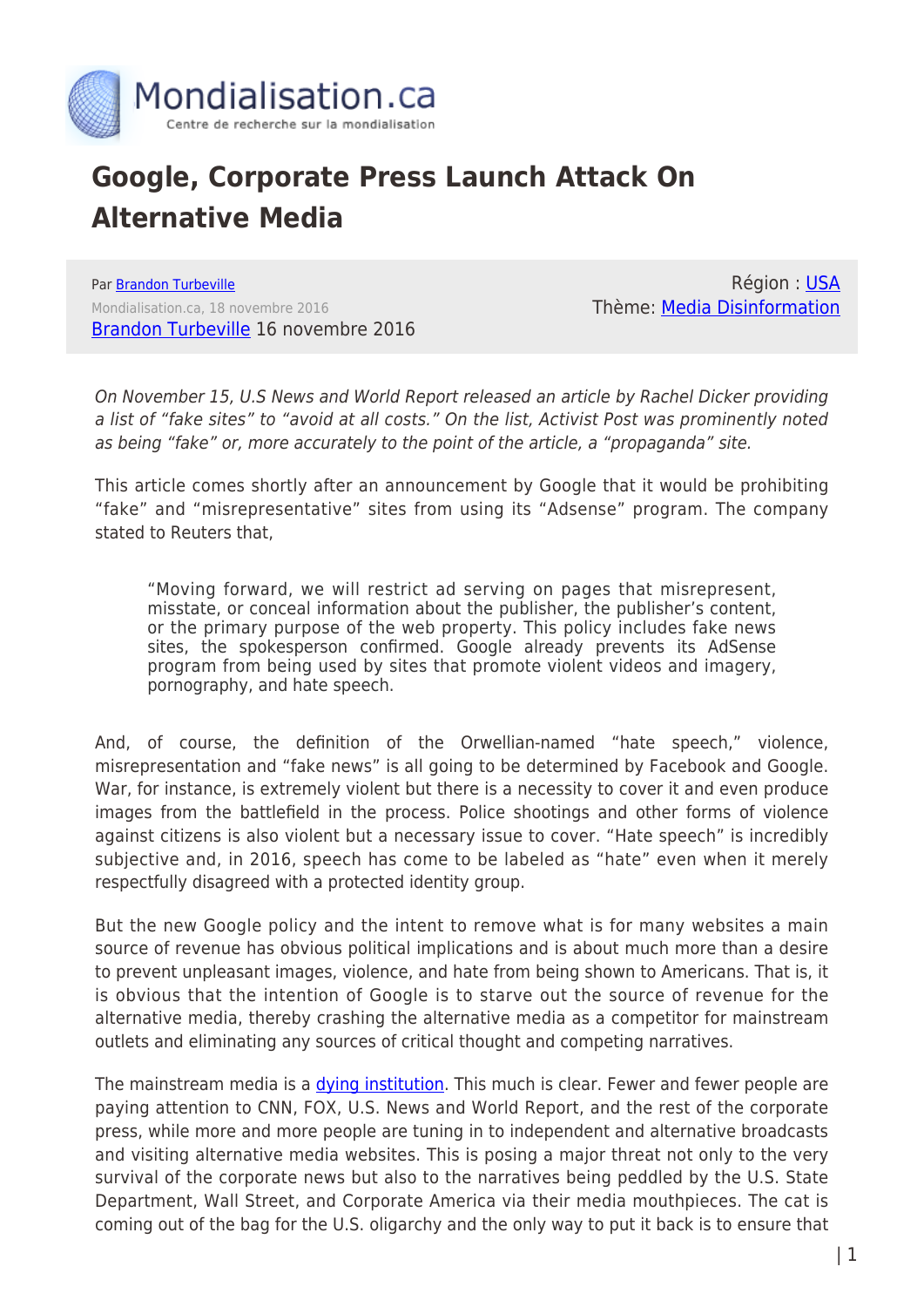the alternative media goes away and that the American people will only be able to consume the shit shoveled out by major corporations from here on out.

But back to Dicker's article. We should note that the categorization of the flagged sites is interesting indeed. The "fake news" sites are listed into three groups – satire, hoax, and propaganda. As Activist Post has pointed out, satire is a legitimate form of literature. Perhaps the writers and editors of stuffy and irrelevant media organizations like U.S. News and World Report are unaware of the art of sarcasm or irony, which is apparent by the fact that U.S. News and World Report has the audacity to call another outlet a "propaganda site."

Dicker also mentions hoax websites. I must confess much irritation over constantly seeing actual fake news websites often even listed as satire but which are, in reality, hoaxes, floating around the internet and social media and being shared by well-meaning people who cannot take the time to investigate their own source of information. Sites with headlines like "Hillary Clinton Shoots Puppy After Election Loss" or "Donald Trump Vomits Demon On Israeli Prime Minister" are unfortunately clogging up the works for legitimate news organizations (and by that I mean many alternative outlets) but such is the risk in a free society where people are free to choose what they read and think.

That being said, I wonder how many lives would have been lost as a result of a number of Americans believing that Hillary Clinton shot a puppy or Donald Trump is possessed versus believing that Iraq had weapons of mass destruction? I guess we will never know the stats for the former, but perhaps we should ask the editors of the "trusted" New York Times, CNN, CBS, and their ilk for the numbers on the latter.

Indeed, for U.S. News and World Report to label Activist Post as propaganda whilst disseminating unproven allegations and obvious pro-war propaganda is hypocritical to say the least.

Remember, it was U.S. News and World Report that published "[The Liberal Case For](http://www.usnews.com/opinion/blogs/eric-schnurer/2014/10/14/the-liberal-case-for-intervening-in-syria-and-iraq) [Intervention In Syria,](http://www.usnews.com/opinion/blogs/eric-schnurer/2014/10/14/the-liberal-case-for-intervening-in-syria-and-iraq)" which was a pathetic attempt to justify yet another American war of aggression against a country that did nothing to the U.S. nor posed any threat to it.

The author, Eric Schnurer, attempted to make the case that invading Syria and slaughtering civilians directly (as opposed to the proxy method being used currently) was actually the moral thing to do. Or perhaps we should mention the countless interviews with [military](http://www.usnews.com/news/the-report/articles/2016-02-26/putins-plans-beyond-ukraine-into-syria)[industrial complex "Think Tanks"](http://www.usnews.com/news/the-report/articles/2016-02-26/putins-plans-beyond-ukraine-into-syria) and "foreign-relations strategy firms" that are consistently promoted by US News And World Report (USNAWR) in order to add to the massive circle jerk of pro-war/anti-Russia commentators designed to create a false-consensus, i.e. that the "experts" all agree that Assad is a "brutal dictator killing his own people" and that Putin "wants to control the world." We must also mention the constant braying over "chemical weapons" being used in Syria, being blamed on Assad, all the while these news organizations are aware that there is virtually no evidence to back up their claims.

USNAWR even saw fit to post an editorial [by an individual claiming that WMDs](http://www.usnews.com/opinion/blogs/world-report/2014/10/29/islamic-state-group-wmds-prove-bush-was-right) were found in Iraq and that "Bush was right" all along, a separation from reality if ever there was one.

The saddest part about the journalistic quality of USNAWR is that, bad as their articles often are, the really bad ones are actually the most interesting. Looking at USNAWR's website, the corporation seems to be nothing more than a bigger version of those "ranking" sites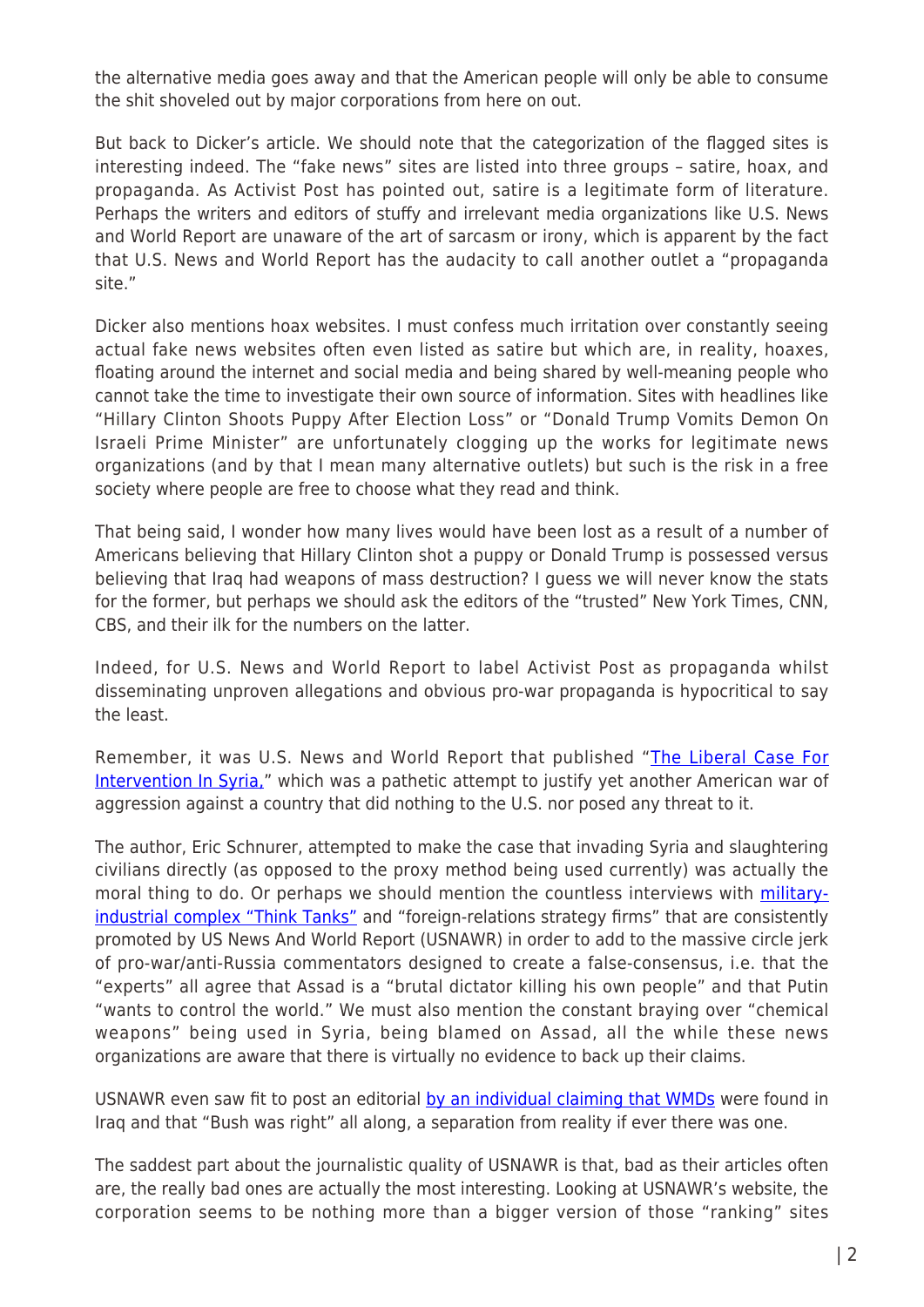advertised under so many news articles. You know the ones I'm talking about with headlines like "10 Hottest Athletes" and "30 Actors That Are Actually Gay." The difference, however, is that USNAWR throws in several articles to give their readers the false impression that visiting the site is not an incredible waste of time.

Rachel Dickers' articles themselves are evidence of the irrelevance of USNAWR. Take a look at her history and you will see articles full of incredible journalistic sleuthing – a Golden Pheasant that looks like Donald Trump, what's trending on Chinese social media, a letter written by a creator of a television show, and, of course, a musical performance by Jon Stewart and Stephen Colbert. Riveting stuff.

Interestingly enough, Dickers did not mention the New York Times and their coverage of the non-existent WMDs in Iraq. Shouldn't that organization be labeled propaganda? Not only that, NYT's information managed to kill a million Iraqis and over 3,000 American soldiers. Not even an honorable mention?

There was also no mention of CNN for its infamous "Syria Danny" fiasco where the corporation was caught red-handed staging a propaganda video against the Syrian government and ultimately to draw Americans in to having pro-war sentiment despite the weariness of foreign adventures enabled by "real" news organizations like the New York Times and CNN. This outright lie was exposed by the alternative media, highlighting the reason why corporate news organizations, Wall Street, and the military industrial complex want the alternative media silent.

Likewise, Dickers did not mention NPR and its "Gay Girl In Damascus" ordeal where the organization promoted a storyline designed to demonize the Syrian government despite the fact that the "Gay Girl In Damascus" was neither gay, nor a girl, nor even in Damascus.

Indeed, we can make many lists of many different things when discussing the mainstream and alternative media but I suggest we begin by making lists of the actual consequences of their work. Perhaps a list of the dead civilians who were killed as a result of the malfeasance and deception of the corporate media would be a place to start. Perhaps a list of dead military personnel would also make for an interesting list. But while CNN concerns itself with Beyonce and U.S. News And World Report must first report on birds that look like Trump, the alternative media will continue to cover real news which, of course, includes the epic fails of the corporate press.

While Zuckerberg and Schmidt attempt to deal a lethal blow to the alternative press, rest assured that adsense will not be the end of alternative media. America's favorite dorks may deliver a decent punch to many outlets but, in the end, the alternative media and the "propaganda" sites Dickers is so worried about will have the opportunity of watching the corporate press decay and disappear into the dustbin of history. »

Brandon Turbeville is the author of seven books, Codex Alimentarius - The End of Health [Freedom](http://www.thebookpatch.com/BookStoreDetails.aspx?BookID=829&ID=e78aa577-49b0-493b-aa44-c84db9d0c8cf), [7 Real Conspiracies](http://www.thebookpatch.com/BookStoreDetails.aspx?BookID=2235&ID=c3a655cd-5dc7-421a-8a8b-cf74c194ffc5), [Five Sense Solutions](http://www.thebookpatch.com/BookStoreDetails.aspx?BookID=2800&ID=155692ca-65ff-418c-b267-5ea8549d93a7) and [Dispatches From a Dissident,](http://www.activistpost.com/2012/05/dispatches-from-dissident-articles-from.html) [volume 1](http://www.activistpost.com/2012/05/dispatches-from-dissident-articles-from.html) and[volume 2](http://www.thebookpatch.com/BookStoreDetails.aspx?BookID=19038&ID=6318fa2d-7ac3-42c0-b510-b6aeadfa93db), [The Road to Damascus: The Anglo-American Assault on](http://www.thebookpatch.com/BookStoreDetails.aspx?BookID=23813&ID=e489793f-d003-471a-9a4c-02f7e3df4d77) [Syria,](http://www.thebookpatch.com/BookStoreDetails.aspx?BookID=23813&ID=e489793f-d003-471a-9a4c-02f7e3df4d77) and [The Difference it Makes: 36 Reasons Why Hillary Clinton Should Never Be](http://www.thebookpatch.com/BookStore/the-difference-it-makes-36-reasons-hillary-clinton-should-never-be-president/f41a75c2-a316-4932-b4eb-e7efdb9f6a5a) [President](http://www.thebookpatch.com/BookStore/the-difference-it-makes-36-reasons-hillary-clinton-should-never-be-president/f41a75c2-a316-4932-b4eb-e7efdb9f6a5a). Turbeville has published over 850 articles on a wide variety of subjects including health, economics, government corruption, and civil liberties. Brandon Turbeville's radio show Truth on The Tracks can be found every Monday night 9 pm EST at [UCYTV](http://ucy.tv/TT). His website is [BrandonTurbeville.com](http://www.brandonturbeville.com/) He is available for radio and TV interviews. Please contact